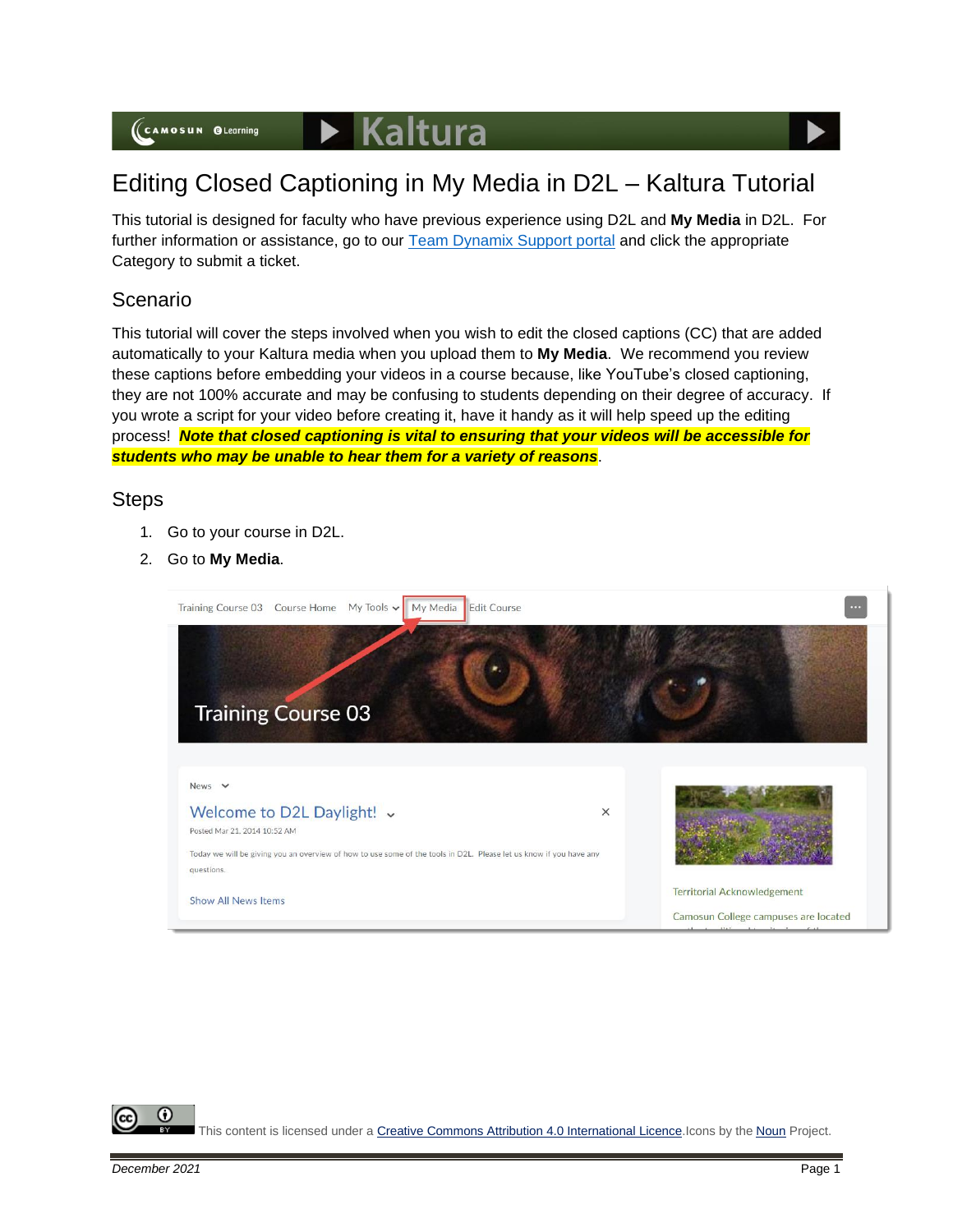3. Click the title of the video you want to edit the CC for.

| My Media                                               |                                               |                                      |
|--------------------------------------------------------|-----------------------------------------------|--------------------------------------|
| $Q \mid$<br>Search My Media                            |                                               |                                      |
| Sort by Most Recent v<br>View All Statuses v<br>$\Box$ | View All Media v<br>$=$                       | <b>1</b> Add New $\sim$<br>ACTIONS ~ |
| $\Box$<br><b>Media Elements</b><br><b>Defined</b>      | media-elements-defined                        | $\mathcal{S}$ . If                   |
| Private                                                | caption complete<br>37 Minutes ago<br>$\circ$ |                                      |
| $\Box$<br>F                                            | ListeningAssignment1<br>Published             | $\ell$ ii                            |

4. Scroll down, click the **Actions** drop-down and select **Edit**.

| $\blacklozenge$<br>$0:00$ / 12:04                        | G                                                  |
|----------------------------------------------------------|----------------------------------------------------|
| media-elements-defined<br>From Emily Schudel An hour ago | $\circ$                                            |
| $\triangleleft$ Share<br><b>Details</b><br>Q             | $\leftarrow$ Back<br>ACTIONS Y                     |
| No description provided                                  | $\triangle$ Edit<br>+ Publish                      |
| caption complete                                         | <b>III</b> Analytics                               |
|                                                          | $\blacklozenge$ Captions Requests<br>Launch Editor |
| Comments                                                 | <b>O</b> Delete                                    |
| Add a Comment                                            |                                                    |

 $\frac{0}{x}$ This content is licensed under [a Creative Commons Attribution 4.0 International Licence.I](https://creativecommons.org/licenses/by/4.0/)cons by the [Noun](https://creativecommons.org/website-icons/) Project.

<u>(କ</u>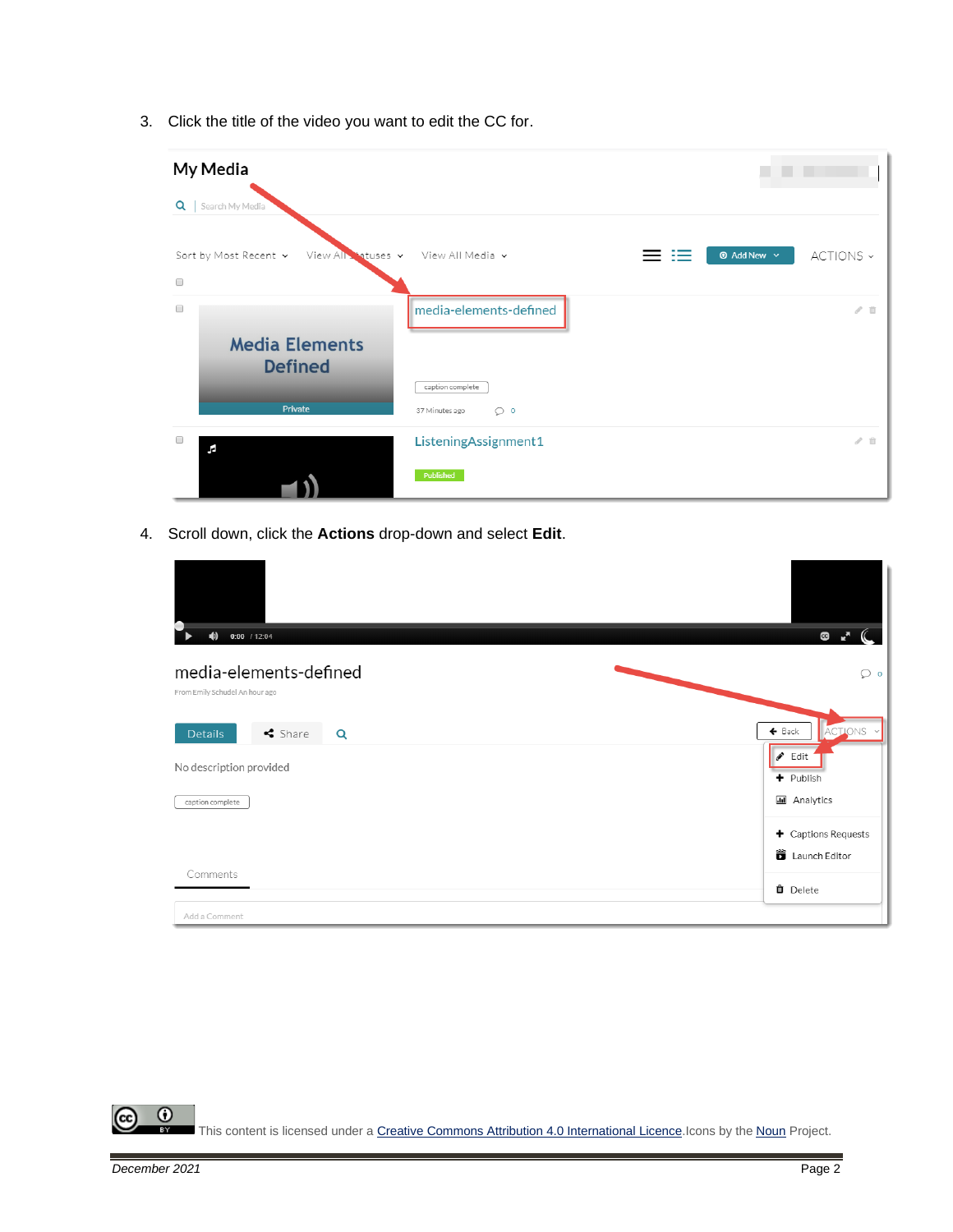5. Click the **Captions** tab.



6. Click **Edit Captions**.

|                                                                       | <b>Defined</b>        |                                                                |                                                                             |
|-----------------------------------------------------------------------|-----------------------|----------------------------------------------------------------|-----------------------------------------------------------------------------|
| $\blacklozenge$<br>$0:00$ / 12:04<br>Thumbnails<br>Options<br>Details | Downloads<br>Captions | Launch Editor<br>$\mathbf{C}$<br>-6<br>Attachments<br>Timeline | Replace Media                                                               |
| Language<br>English                                                   | Label<br>English      | File type<br><b>DFXP</b>                                       | Upload captions file<br><b>Edit Captions</b><br>Actions<br><b>v</b> / x ± □ |

This content is licensed under [a Creative Commons Attribution 4.0 International Licence.I](https://creativecommons.org/licenses/by/4.0/)cons by the [Noun](https://creativecommons.org/website-icons/) Project.

 $\overline{\odot}$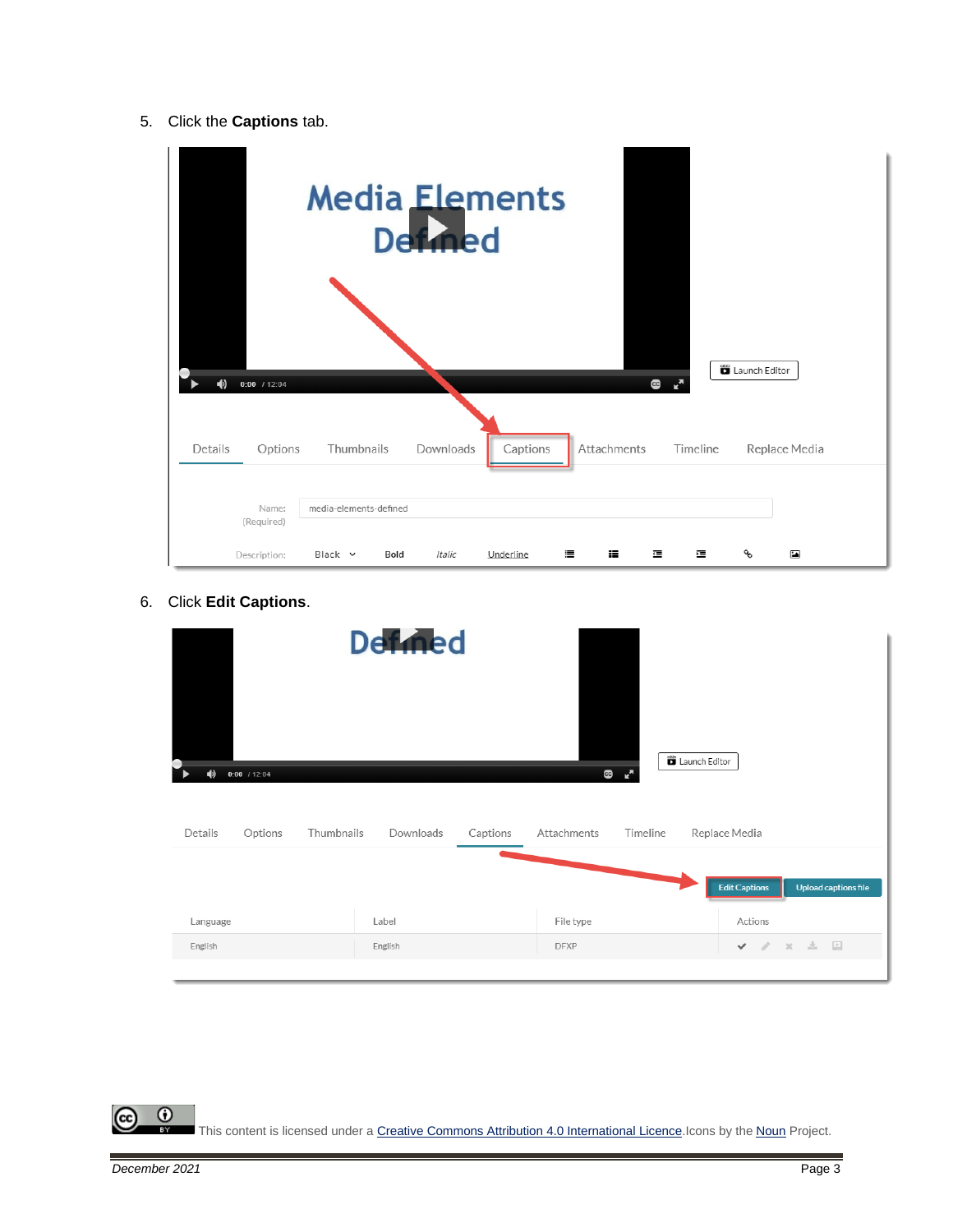7. Click the Play button on the video player. As you listen to the video, you will see the captions appear and can click in the editing boxes to edit the text as needed.

|  |          | <b>Closed Captions Editor</b> |                                                                                    |         |             |             |                                                                                      |            |
|--|----------|-------------------------------|------------------------------------------------------------------------------------|---------|-------------|-------------|--------------------------------------------------------------------------------------|------------|
|  | Captions | English - English             | $\checkmark$                                                                       |         |             |             | Revert                                                                               | Save       |
|  |          | Q Search in Captions          | Replace with                                                                       | Replace | Add Speaker |             |                                                                                      | Add        |
|  | $\Box$   | 00:00:01.400                  | When people think of media especially for                                          |         |             |             |                                                                                      |            |
|  |          | 00:00:04.300                  |                                                                                    |         |             |             | <b>Media Elements</b><br><b>Defined</b><br>When people think of media especially for |            |
|  |          | 00:00:04.300<br>00:00:09.420  | online courses they're usually, thinking about<br>visuals or audio but             |         |             |             |                                                                                      |            |
|  |          |                               |                                                                                    |         |             | 102 / 12:04 |                                                                                      |            |
|  | п        | 00:00:09,420<br>00:00:13,940  | what do these terms really mean in<br>this, presentation will walk through some of |         |             |             |                                                                                      | Autoscroll |
|  | n.       | 00:00:13.940<br>00:00:18.840  | the most common visual and audio media, formats<br>and some of their uses so       |         |             |             |                                                                                      |            |
|  |          |                               |                                                                                    |         |             |             |                                                                                      |            |
|  |          | 00:00:18.840<br>00:00:23.511  | you can better identify what will work for,your<br>purposes so                     |         |             |             |                                                                                      |            |
|  |          |                               |                                                                                    |         |             |             |                                                                                      |            |

8. You can re-chunk longer captions by first, copying the caption box (mouse over the caption and click the plus (+) sign), then re-setting the timing of the captions and editing the text in the copies.

#### **Closed Captions Editor**

| Captions                      | English - English            | $\checkmark$                                                                       |         |             | Revert                                                             | Save        |
|-------------------------------|------------------------------|------------------------------------------------------------------------------------|---------|-------------|--------------------------------------------------------------------|-------------|
|                               | Q   Search in Caption        | Replace with                                                                       | Replace | Add Speaker |                                                                    | Add         |
| ∩                             | 00:00:01.400<br>00:00:04.300 | When people think of media especially for                                          |         | 血           | <b>Media Elements</b><br>Defined                                   |             |
| □                             | 00:00:04,300<br>00:00:09,420 | Œ<br>online courses they're usually, thinking about<br>visuals or audio but        |         |             | When people think of media especially for<br>$0:02$ / 12:04<br>10) |             |
| ∩                             | 00:00:09,420<br>00:00:13,940 | what do these terms really mean in<br>this, presentation will walk through some of |         |             | ر آ                                                                | Autoscroll  |
| <b>Closed Captions Editor</b> |                              |                                                                                    |         |             |                                                                    |             |
| Captions                      | English - English            | $\checkmark$                                                                       |         |             | Revert                                                             | Save        |
| Q                             | Search in Captions           | Reporte with                                                                       | Replace | Add Speaker |                                                                    | Add         |
|                               | 00:00:01.400<br>00:00:02,850 | When people think of media especially for                                          |         |             | <b>Media Elements</b><br>Defined                                   |             |
| $\Box$                        | 00:00:02.849<br>00:00:04.300 | [COPY] When people think of media especially for                                   |         | (b)         | When people think of media especially for<br>$0:02$ / 12:04        |             |
| □                             | 00:00:04,300                 | online courses they're usually, thinking about<br>visuals or audio but             |         |             | رچ                                                                 | MAutoscroll |

 $\odot$ 

This content is licensed under [a Creative Commons Attribution 4.0 International Licence.I](https://creativecommons.org/licenses/by/4.0/)cons by the [Noun](https://creativecommons.org/website-icons/) Project.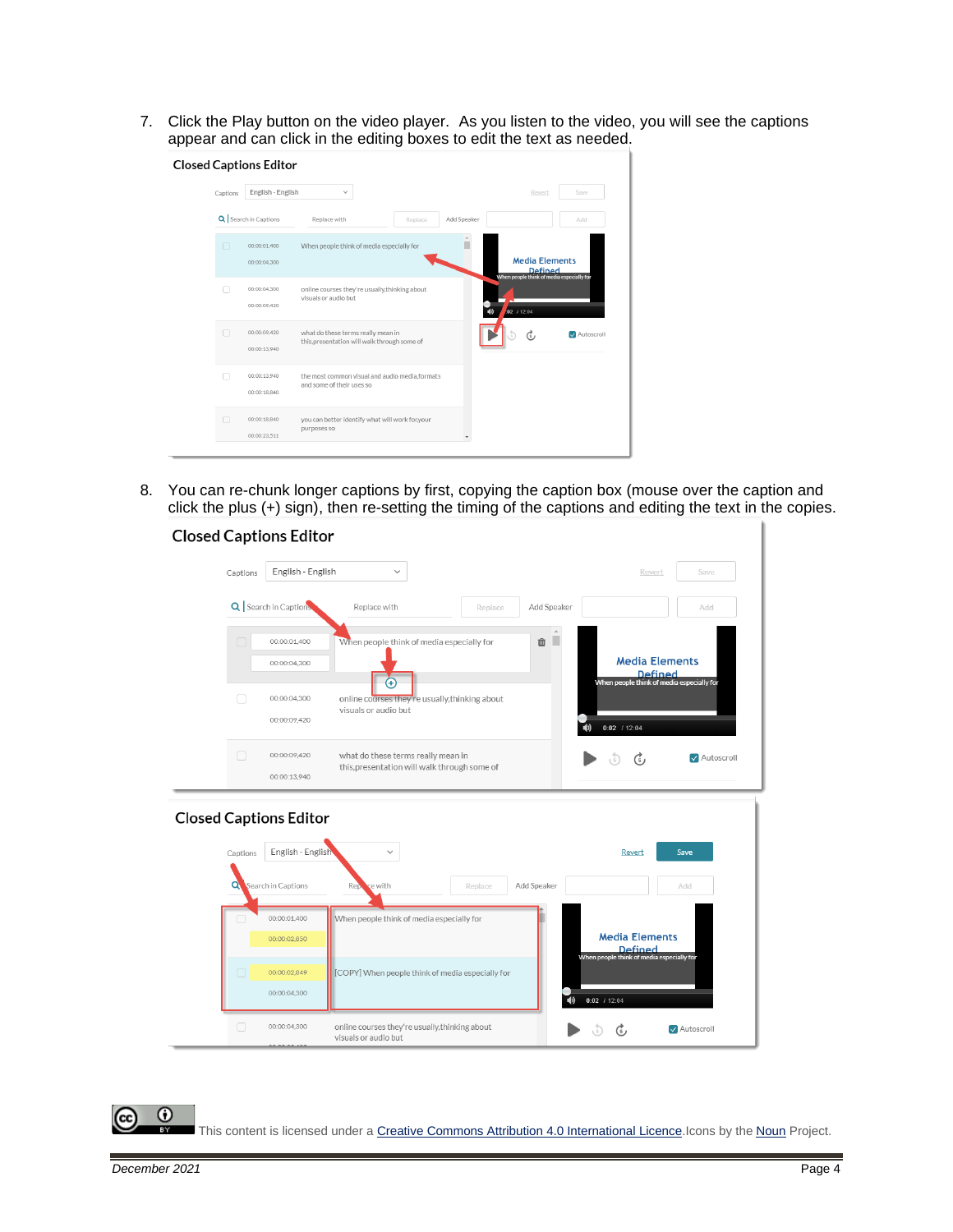9. Delete caption boxes by clicking on the trash cans.

|          | <b>Closed Captions Editor</b> |                                                                        |         |             |                |                                                                               |
|----------|-------------------------------|------------------------------------------------------------------------|---------|-------------|----------------|-------------------------------------------------------------------------------|
| Captions | English - English             | $\checkmark$                                                           |         |             |                | Revert<br>Save                                                                |
|          | Q   Search in Captions        | Replace with                                                           | Replace | Add Speaker |                | Add                                                                           |
|          | 00:00:01.400                  | When people think of media especially for                              |         |             |                |                                                                               |
|          | 00:00:02.850                  |                                                                        |         |             |                | <b>Media Elements</b><br>Defined<br>When people think of media especially for |
|          | 00:00:02.849                  | [COPY] When people think of media especially for                       |         | 面           |                |                                                                               |
|          | 00:00:04,300                  | Ð                                                                      |         |             | $0:02$ / 12:04 |                                                                               |
|          | 00:00:04,300<br>00:00:09.420  | online courses they're usually, thinking about<br>visuals or audio but |         |             | G              | Autoscroll                                                                    |

10. Search and replace specific words.

|            | <b>Closed Captions Editor</b> |   |                                                                                    |             |   |                                                             |            |
|------------|-------------------------------|---|------------------------------------------------------------------------------------|-------------|---|-------------------------------------------------------------|------------|
| Captions   | English - English             |   | $\checkmark$                                                                       |             |   | Revert                                                      | Save       |
| Q   medial |                               | × | media<br>Replace                                                                   | Add Speaker |   |                                                             | Add        |
|            | 00:00:01.400<br>00:00:02.850  |   | When people think of media especially for                                          |             |   | <b>Media Elements</b><br>Defined                            |            |
| $\Box$     | 00:00:04.300<br>00:00:09.420  |   | online courses they're usually, thinking about<br>visuals or audio but             |             |   | When people think of media especially for<br>$0:02$ / 12:04 |            |
| Г          | 00:00:09,420<br>00:00:13,940  |   | what do these terms really mean in<br>this, presentation will walk through some of |             | 5 | $\mathcal{C}_1$                                             | Autoscroll |

 $\overline{0}$ This content is licensed under [a Creative Commons Attribution 4.0 International Licence.I](https://creativecommons.org/licenses/by/4.0/)cons by the [Noun](https://creativecommons.org/website-icons/) Project.

(cc